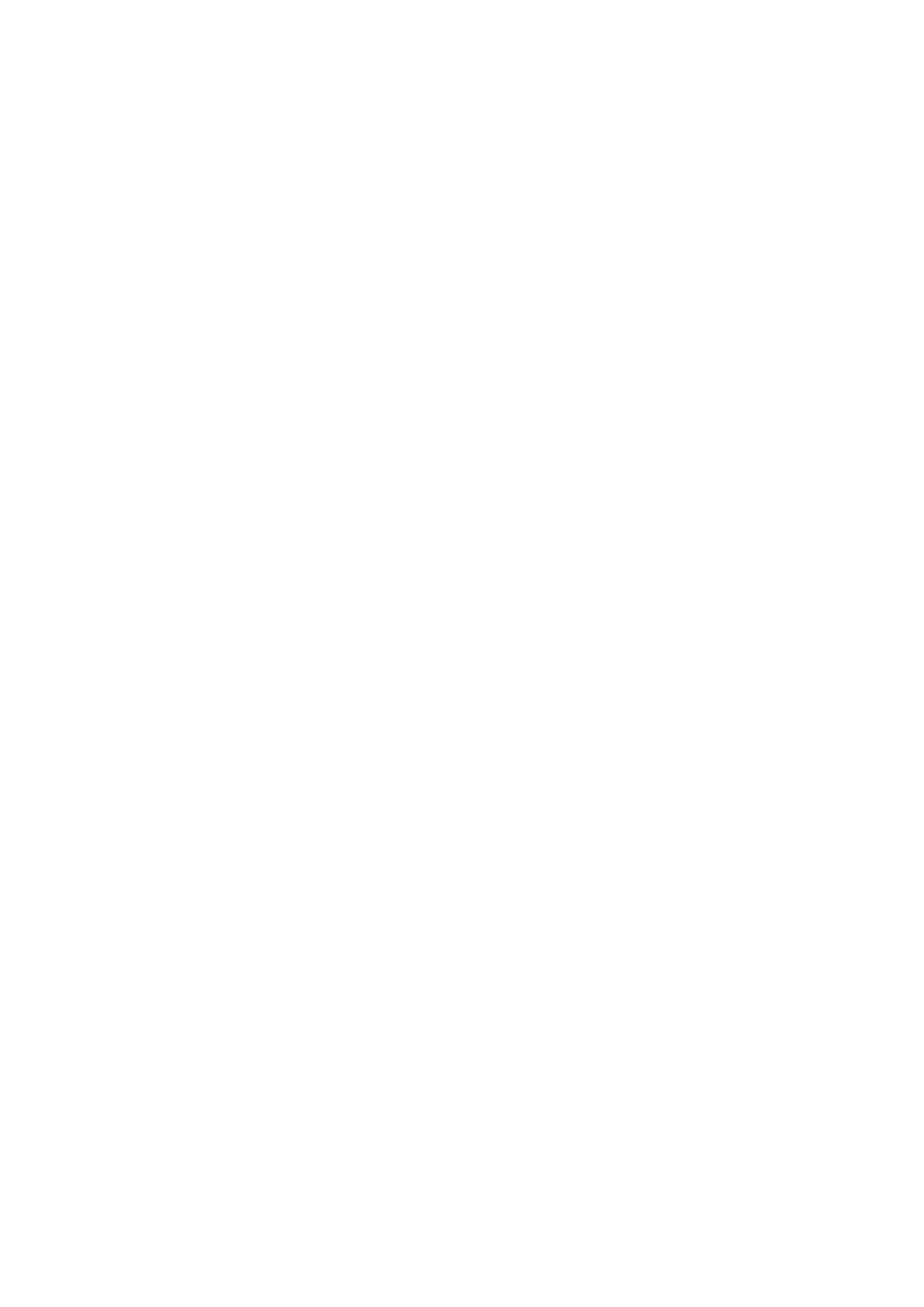| QQRef                                                                        | Awarded    |
|------------------------------------------------------------------------------|------------|
| QQ-73-19 - Mixed Repairs, 1-10 Murdoch Court, Troon, KA10 6RE                | 10/05/2019 |
| QQ-76-19 - Mixed Repairs, 1-6 Fleming Court, Troon, KA10 7DA                 | 19/06/2019 |
| QQ-80-19 - Delivery of Scottish Vocational Qualification (SCQF Level 5) in I | 08/05/2019 |
| QQ-82-19 - Mixed Repairs, 68A-D Titchfield Road, Troon, KA10 6BY             | 19/06/2019 |
| QQ-83-19 - Mixed Repairs, 46-52 West Crescent, Troon, KA10 7BJ               | 05/07/2019 |
| QQ-86-19 - Prestwick Library Boiler Replacement                              | 19/06/2019 |
| QQ-90-19(i) - Door Entry Systems                                             | 03/07/2019 |
| QQ-91-19 - Air Conditioning Installation Works                               | 25/06/2019 |
| QQ-112-19 - Lift Upgrade Works Following Condition Surveys                   | 28/08/2019 |
| QQ-94-19 - Computer Maintenance Support for CLD Learning Centres             | 18/06/2019 |
| QQ-69-19 - Block 48 Fenwickland Avenue, Ayr                                  | 10/04/2019 |
| QQ-97-19 - Girvan esplanade - play area extension & enhancement              | 20/06/2019 |
| QQ-98-19 - Aruba Access Points (QMA)                                         | 25/06/2019 |
| QQ-99-19 - Remote Cabinet UPS                                                | 29/08/2019 |
| QQ-100-19 - Roofing Repairs, 27-33 Raith Avenue, Prestwick, KA9 1DJ          | 12/09/2019 |
| QQ-101-19 - Roofing Repairs, 39-45 Tarbolton Road, Monkton, KA9 2RP          | 12/09/2019 |
| QQ-103-19 - Roofing Repairs, 52-66 John Street, Ayr, KA8 OBS                 | 12/09/2019 |
| QQ-92-19-DA - Youth Work                                                     | 09/07/2019 |
| QQ-41-19 - Business Support - Procurement                                    | 11/04/2019 |
| QQ-115-19 - Roofing Repairs, 25-31 Paterson Street, Ayr, KA8 9HD             | 11/10/2019 |
| QQ-116-19 - Guttering Repairs, 28-34 White Street, Ayr, KA8 9BW              | 11/10/2019 |
| QQ-117-19 - Fire damage repairs                                              | 14/10/2019 |
| QQ-26-19 - Roofing Repairs, 3A-F Campbell Court, Ayr, KA8 OSE                | 08/04/2019 |
| QQ-27-19 - Roofing Repairs, 2-9 Blackfrriars Walk, Ayr, KA7 1TT              | 08/04/2019 |
| QQ-28-19 - Roofing Repairs, 18-24 Paterson Street, Ayr, KA8 9HA              | 08/04/2019 |
| QQ-273-18 - Carpark Resurfacing                                              | 01/04/2019 |
| QQ-279-18 - Wheelchair Access, 38A Gillies Street, Troon, KA10 6QL           | 20/12/2019 |
| QQ-291-18 - Troon Swimming Pool Locker Replacement                           | 11/06/2019 |
| QQ-71-19 - Mixed Repairs, 1-10 Rathlin House, Prestwick, KA9 1TZ             | 10/05/2019 |
| QQ-30-19 - Gas Fire Fitting, 53-59 McLean Street, Ayr, KA8 9PD               | 08/04/2019 |
| QQ-70-19 - Plasterworks, 73 Galloway Avenue, Ayr, KA8 9NY                    | 11/04/2019 |
| QQ-42-19 - Mixed Repairs, 47-57 Buchan Road, Troon, KA10 7BT                 | 05/07/2019 |
| QQ-53-19 - Guttering Repairs, 34-40 St Georges Road, Ayr, KA8 9HN            | 15/04/2019 |
| QQ-57-19 - Guttering Repairs, 26-32 Noltmire Road, Ayr, KA8 9ES              | 08/04/2019 |
| QQ-58-19 - Supply and Erection of Street Signs 2019                          | 09/04/2019 |
| QQ-62-19 - Wheelchair Access, 34 PATERSON STREET, AYR                        | 08/04/2019 |
| QQ-65-19 - Business support for Finance & Business Planning                  | 01/05/2019 |
| QQ-66-19 - Business support for General Business Strategy                    | 08/05/2019 |
| QQ-68-19 - Suppy of 110hp Tractor                                            | 03/05/2019 |
| QQ-14-19 - Wireless Network Expansion Surveys                                | 02/05/2019 |
| QQ-141-19 - Social Services and Healthcare                                   | 04/02/2020 |
| QQ-142-19 - Clerk of Work Services - Fort Street, Ayr and Ladyland Road, N   | 14/02/2020 |
| QQ-01-20 - Maybole Active Travel Project                                     | 24/02/2020 |